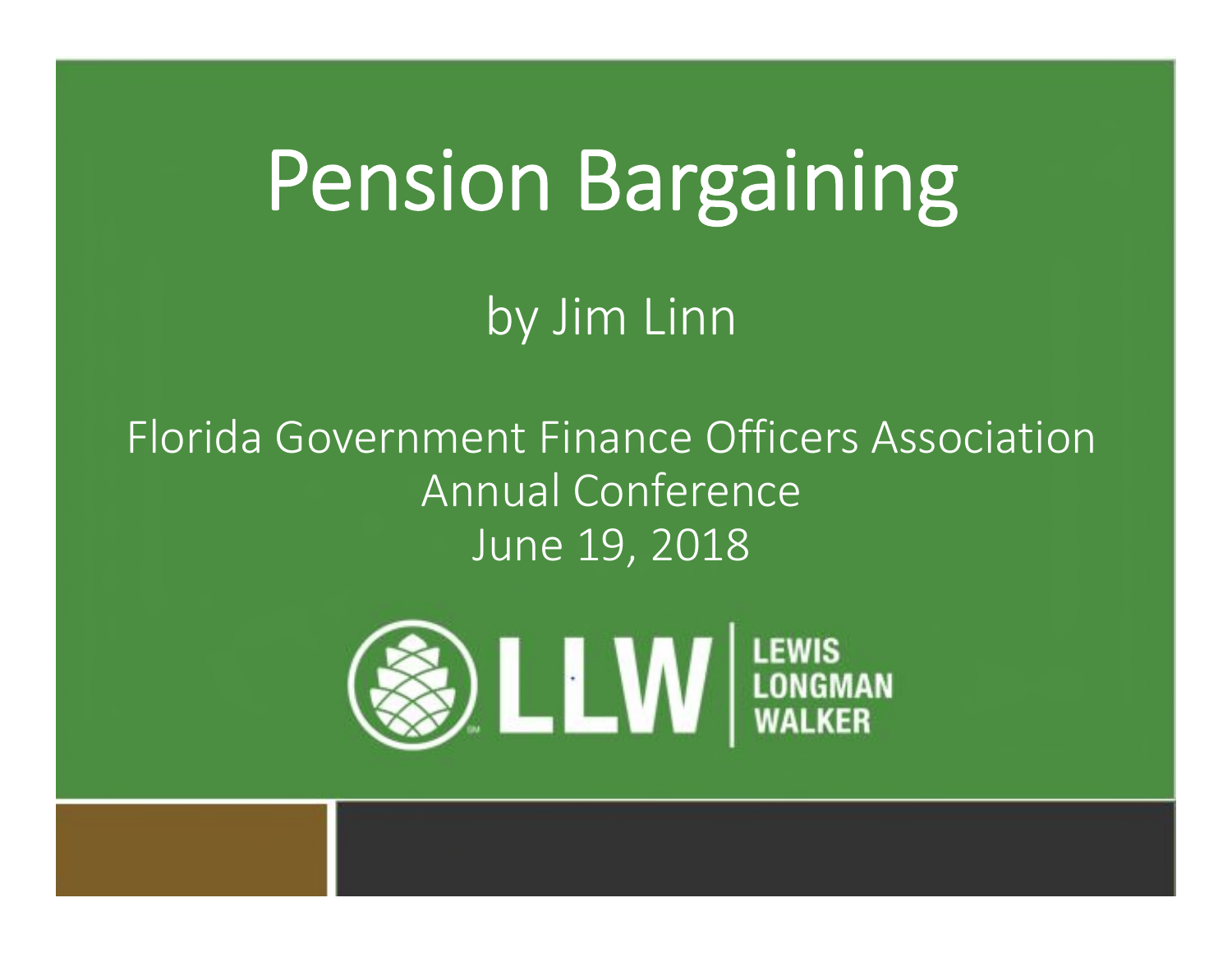### Public Employee Collective Bargaining: Legal Framework

#### • **Part II, Ch. 447, Florida Statutes**

- Certification of unions to represent employees in bargaining unit
- **≻ Bargaining required for wages, hours and terms &** conditions of employment of bargaining unit employees
- $\triangleright$  Impasse procedure if negotiated agreement cannot be reached
- $\triangleright$  Financial urgency

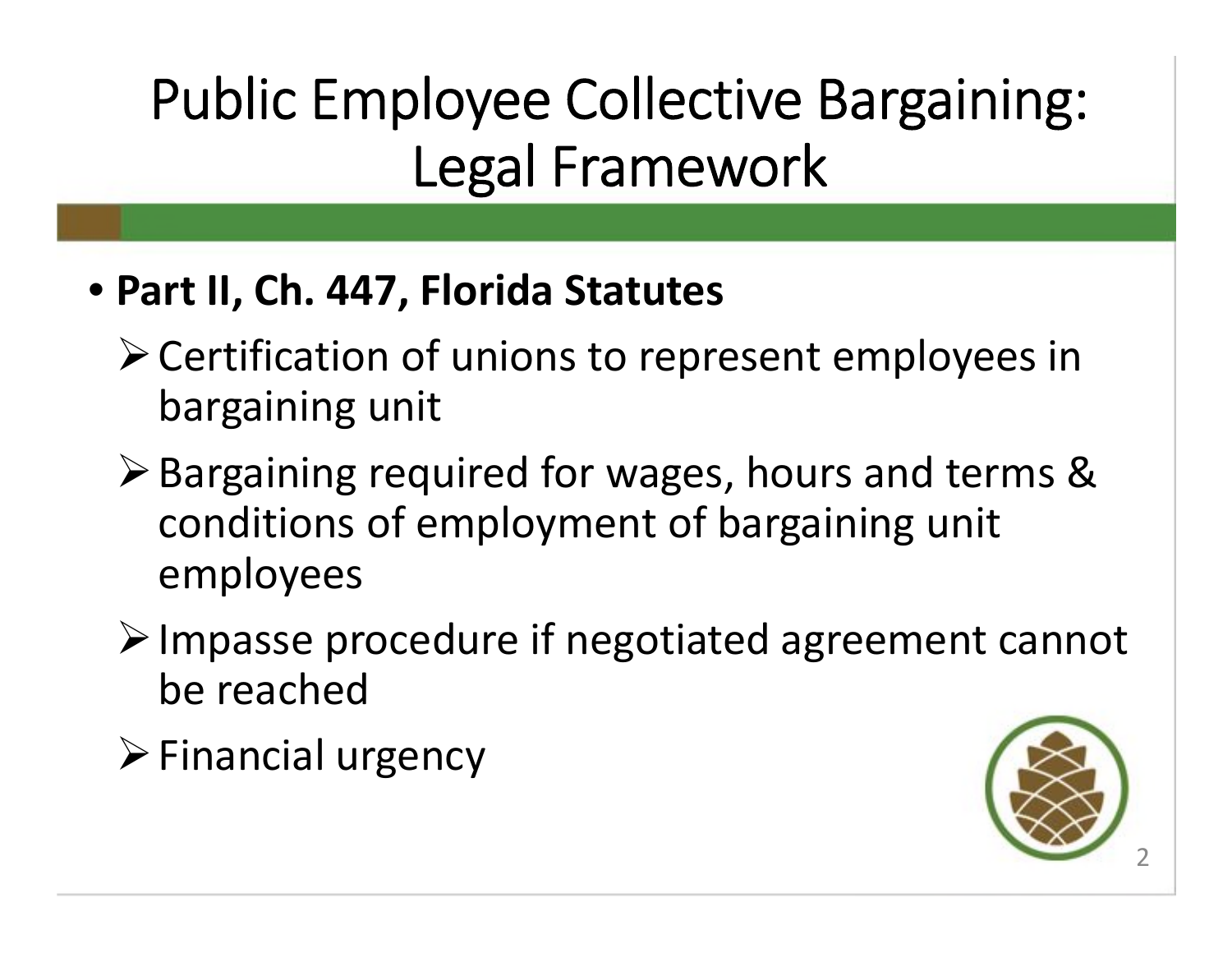## Other Laws

#### • **Part VII, Ch. 112, Florida Statutes**

- Actuarial funding of public pension plans
- Administration & investments
- $\triangleright$  Amortization of unfunded liability
- Limitation on benefits
- **Chapters 175 & 185, Florida Statutes**
	- $\triangleright$  Rules governing police & fire pension plans
	- $\triangleright$  Use of premium tax revenues

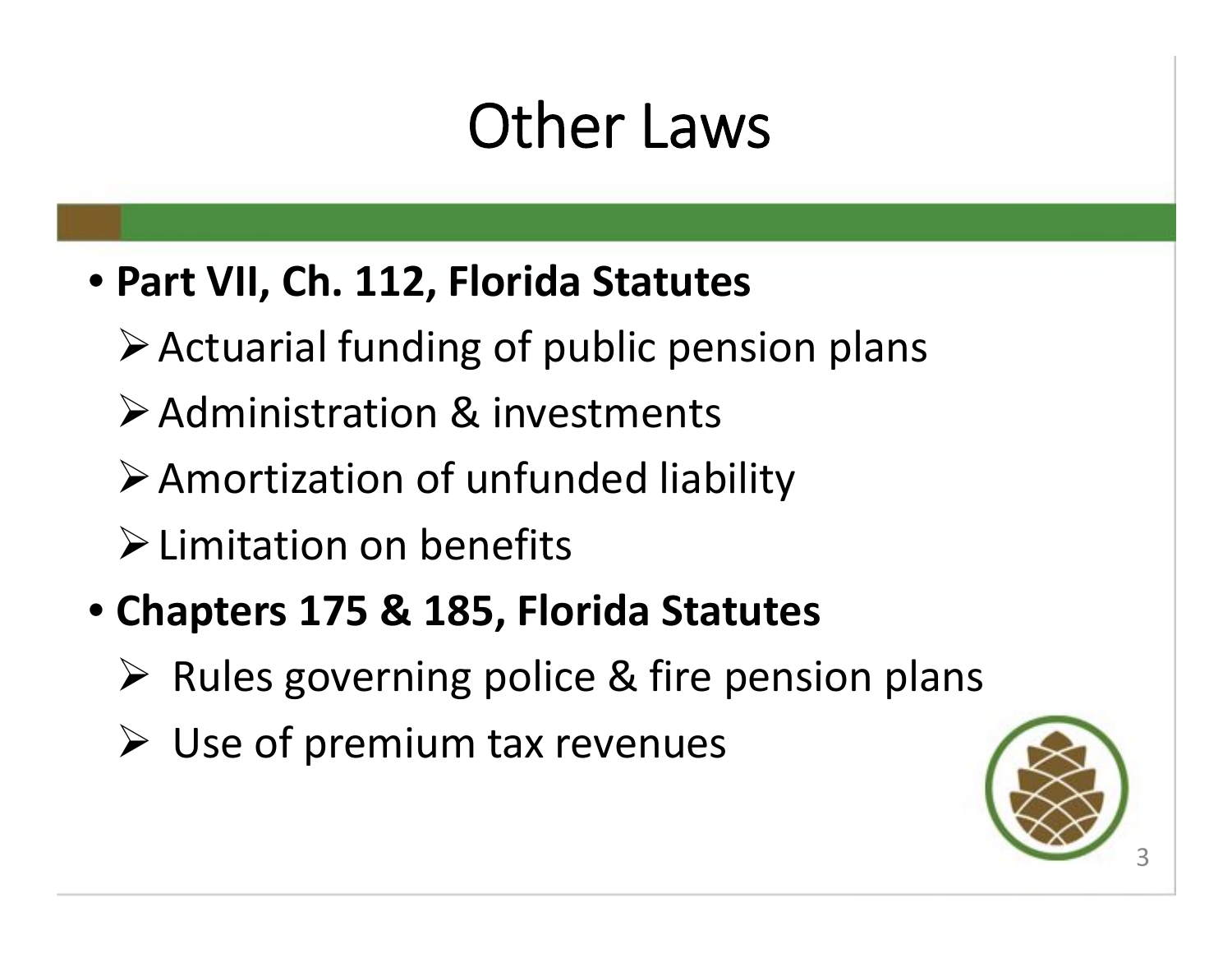# **Confidentiality**

#### • **Sec. 447.605, F.S.**

- All discussions between the chief executive officer of the public employer, or his or her representative, and the legislative body relative to collective bargaining shall be closed and exempt from the provisions of s. 286.011 [Sunshine Law]
- All work products developed by the public employer in preparation for negotiations, and during negotiations, shall be confidential and exempt from the provisions of s. 119.07 [Public Records Act]
- $\triangleright$  Collective bargaining negotiations are public

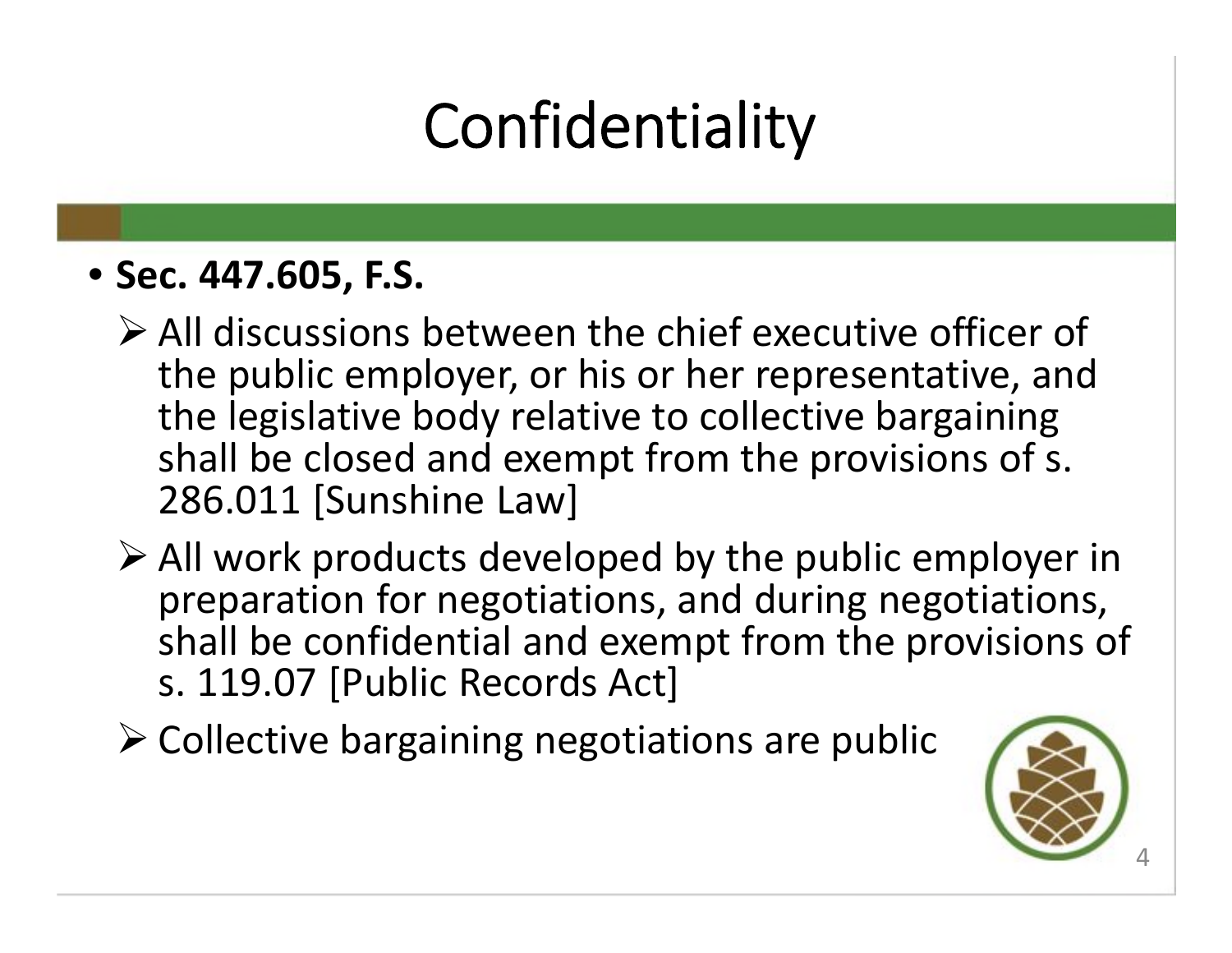# Bargaining Team

#### • **Designate Team Members:**

- Chief Executive Officer
- **≻ Chief Negotiator**
- **≻HR or Labor Relations Director**
- **Finance Director**
- **≻ Department Heads**
- $\triangleright$  Pension attorney
- **≻Actuary**

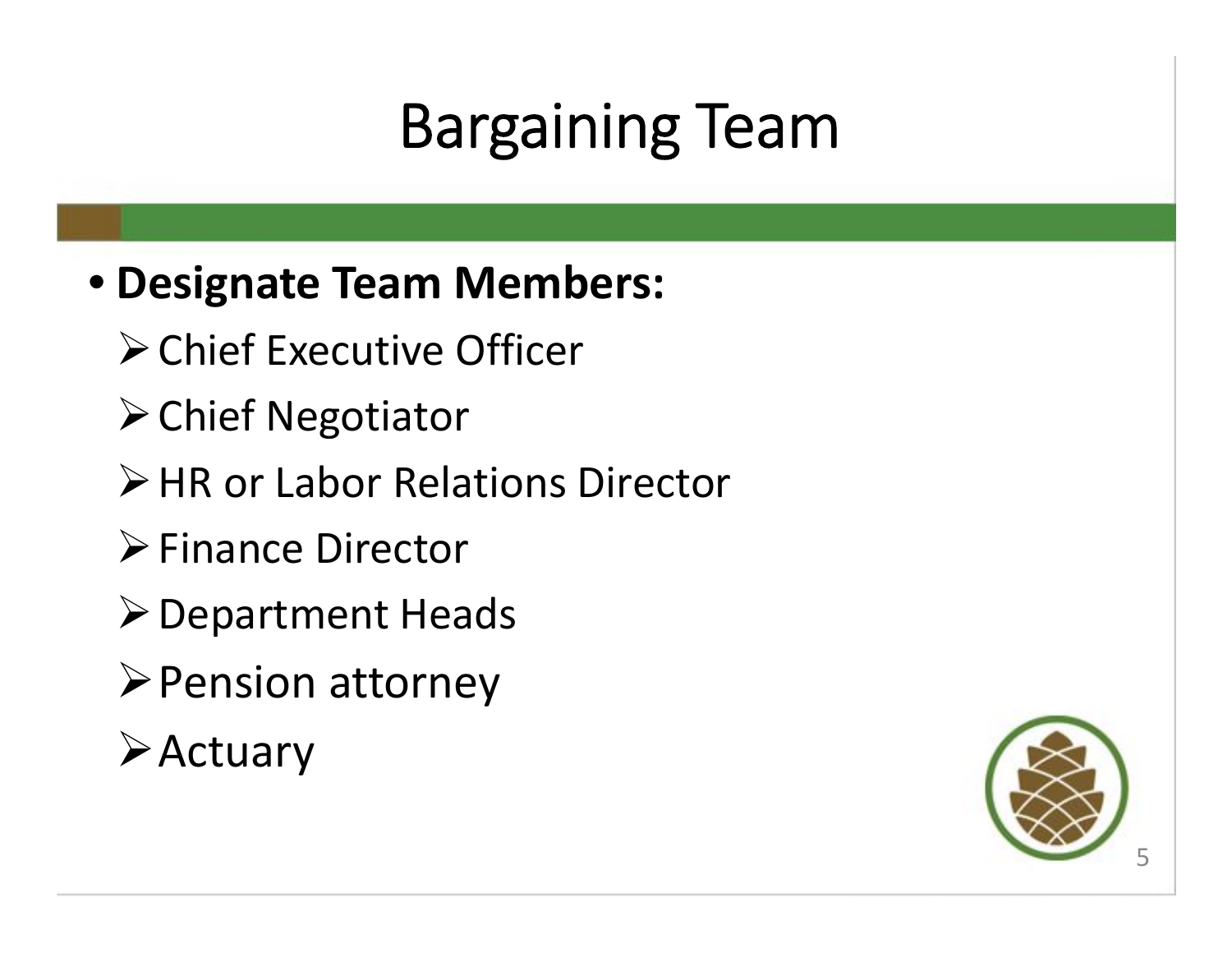#### An Independent Actuary is Important

- Works for city/district not pension board
- "What if" studies can be kept confidential
- Actuary can evaluate current assumptions and recommend different assumptions for studies
- Actuary can anticipate and address pushback from plan actuary, attorney and members
- Actuary can provide 30 year projections of contributions and unfunded liability under different scenarios

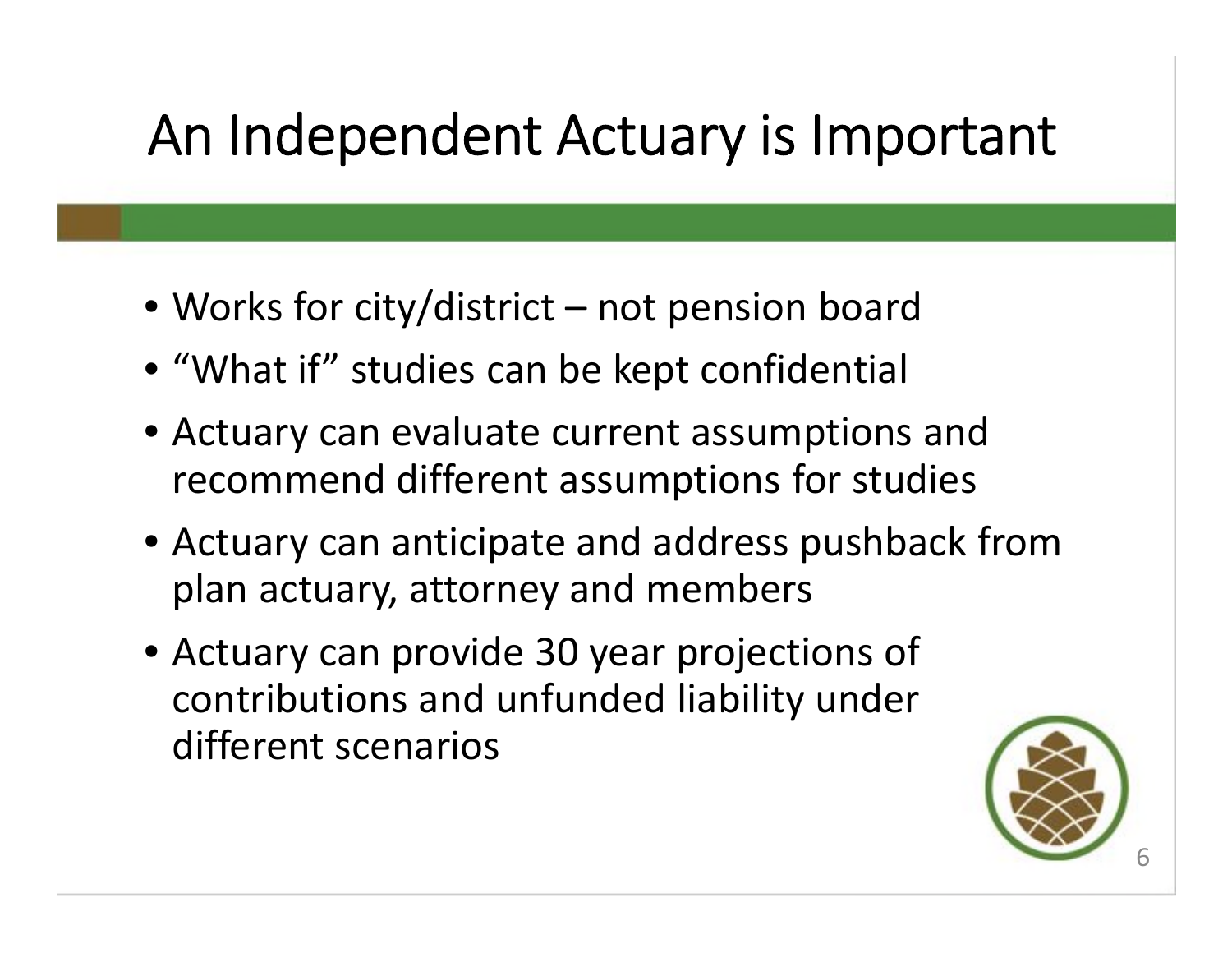## Develop Goals for Bargaining

#### • **Economic**

- Wages
- $\triangleright$  Non-pension benefits
- $\triangleright$  Pension

#### • **Non-Economic**

- **≻Operational**
- Organizational
- $\triangleright$  Management rights

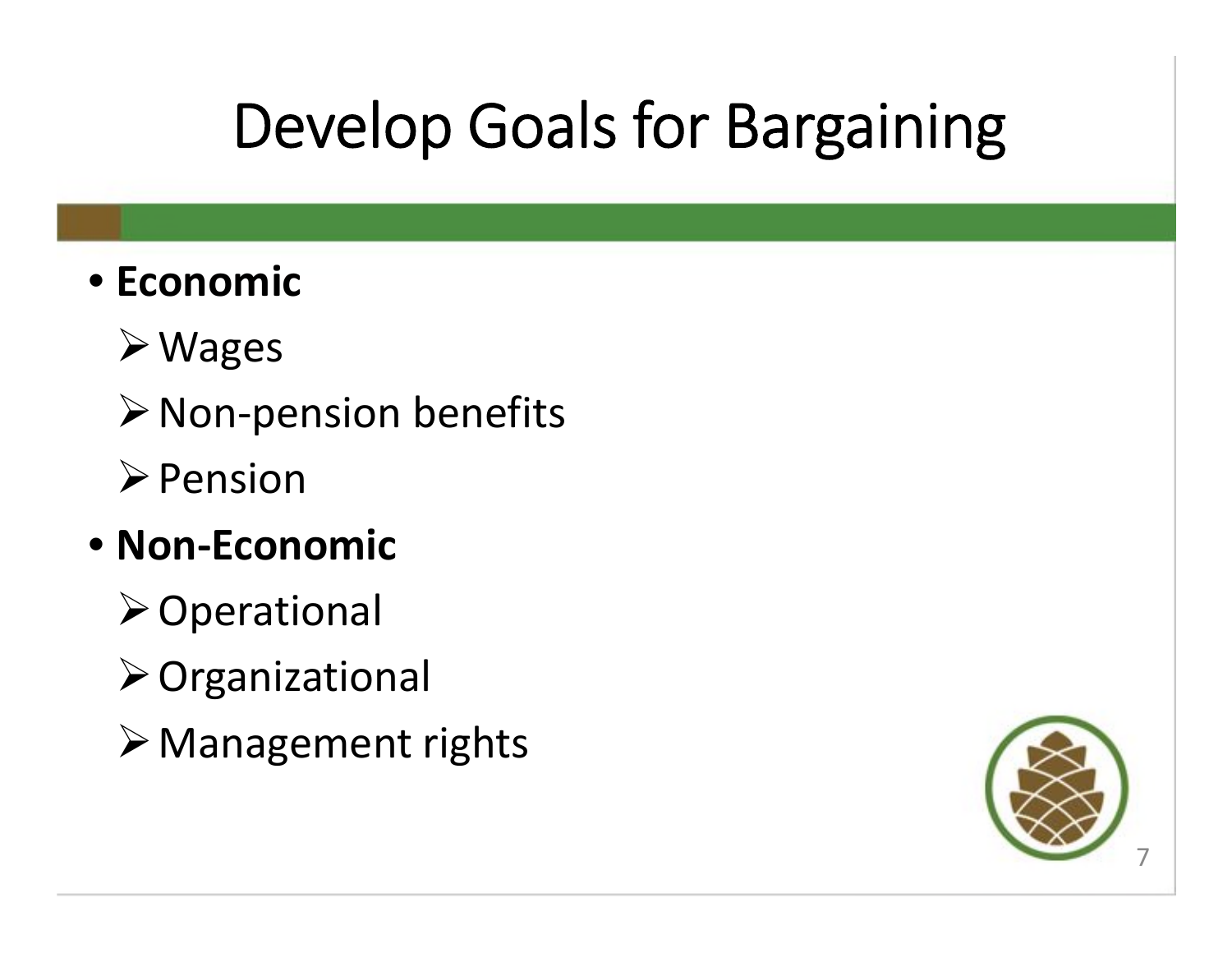### Identify Pension Options & Objectives

#### • **Plan Structure**

- Defined Benefit ("DB")?
- Defined Contribution ("DC")?
- $\triangleright$  Hybrid?

#### • **Plan Type**

- $\triangleright$  Ch. 175 / 185 fire & police
- Florida Retirement System

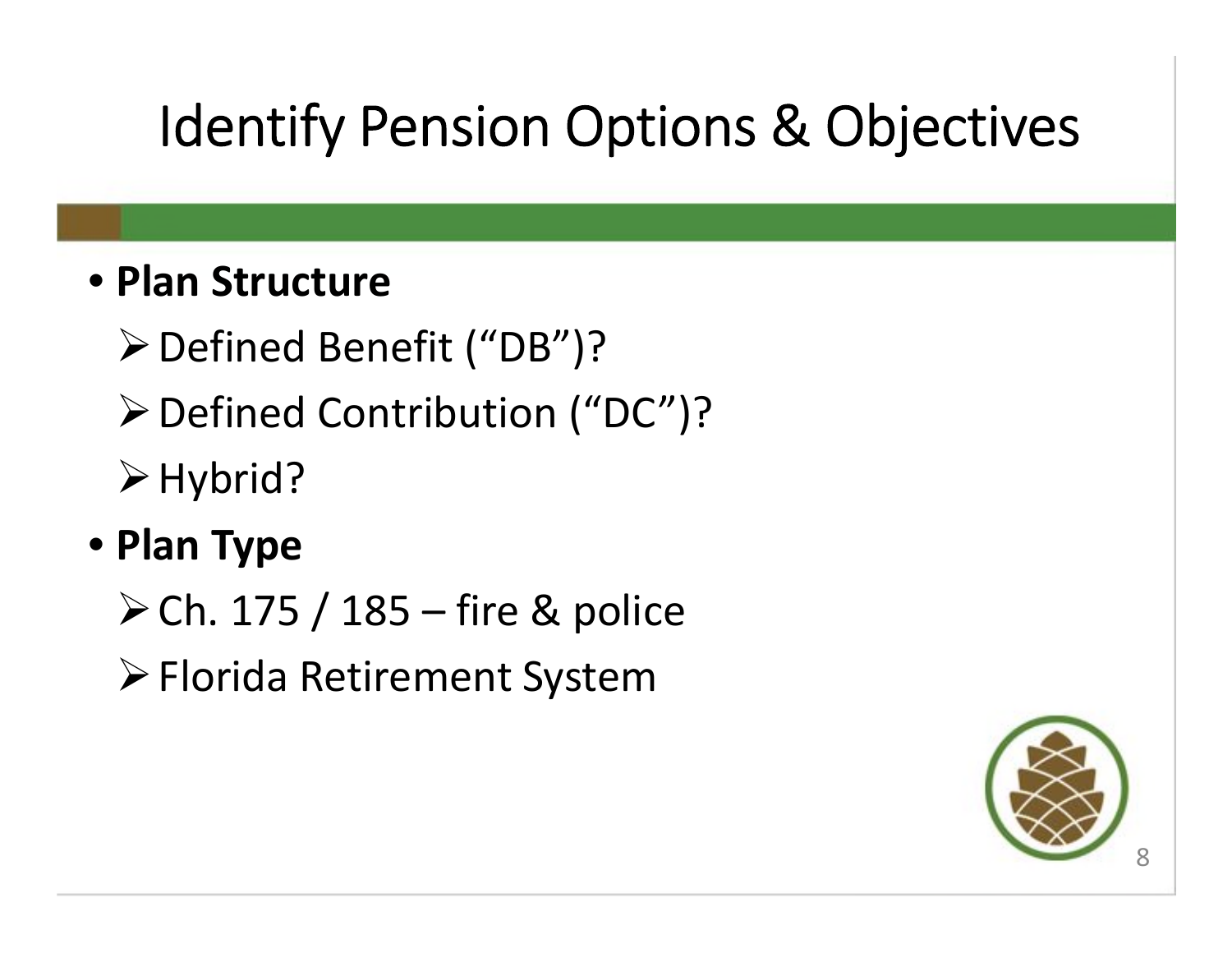### Pension Reform Options

- Reduce benefits for new hires (2 Tier)
- Reduce benefits for all employees
- Set up Defined Contribution (DC) plan
- Set up Hybrid DB + DC plan
- •Join FRS
- Increase employee contributions
- Contract out services

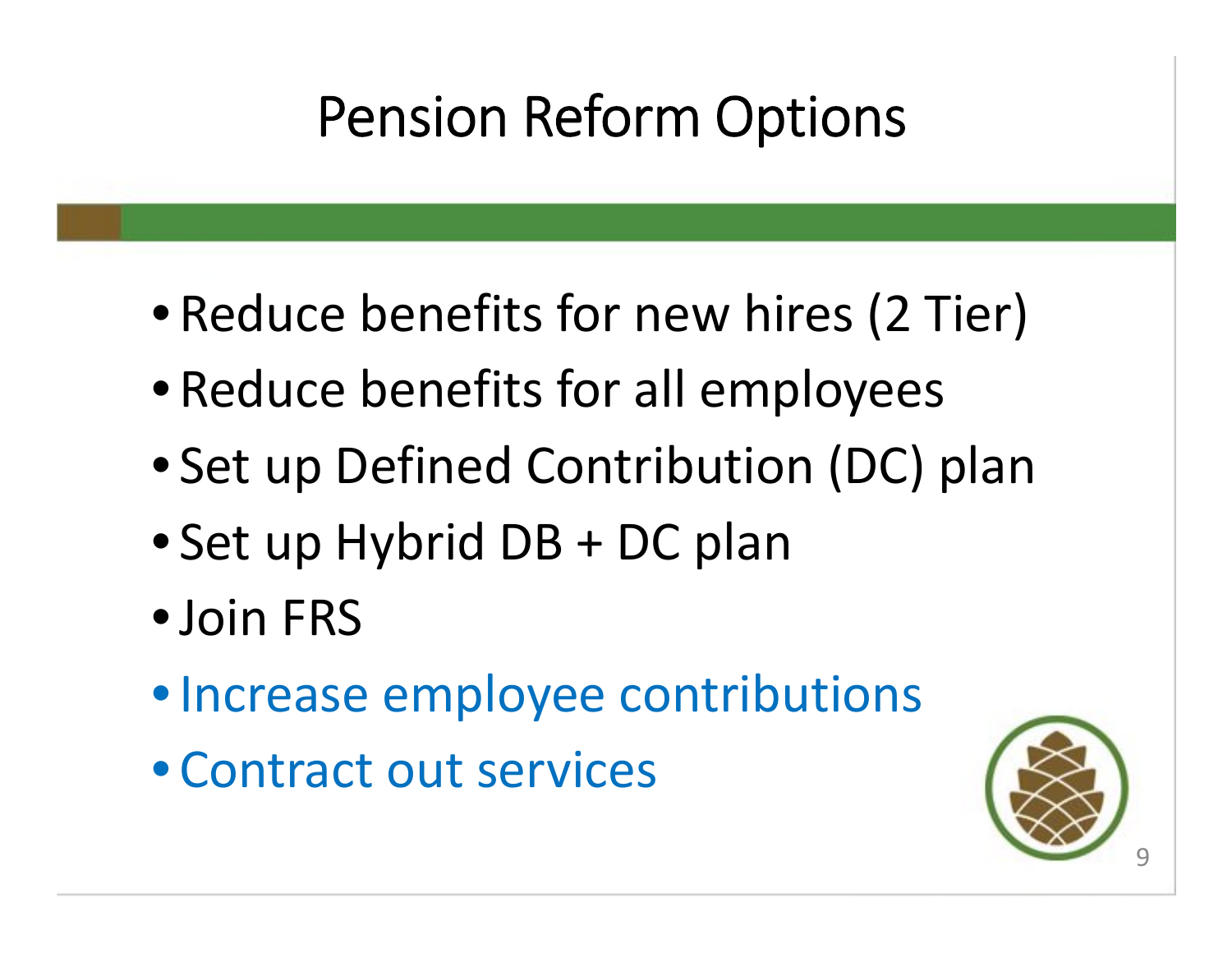### Typical Defined Benefit Changes

#### • **DB Benefit Changes**

- Multiplier
- Normal retirement date
- $\triangleright$  Compensation definition
- Average final compensation
- COLA / supplemental benefit

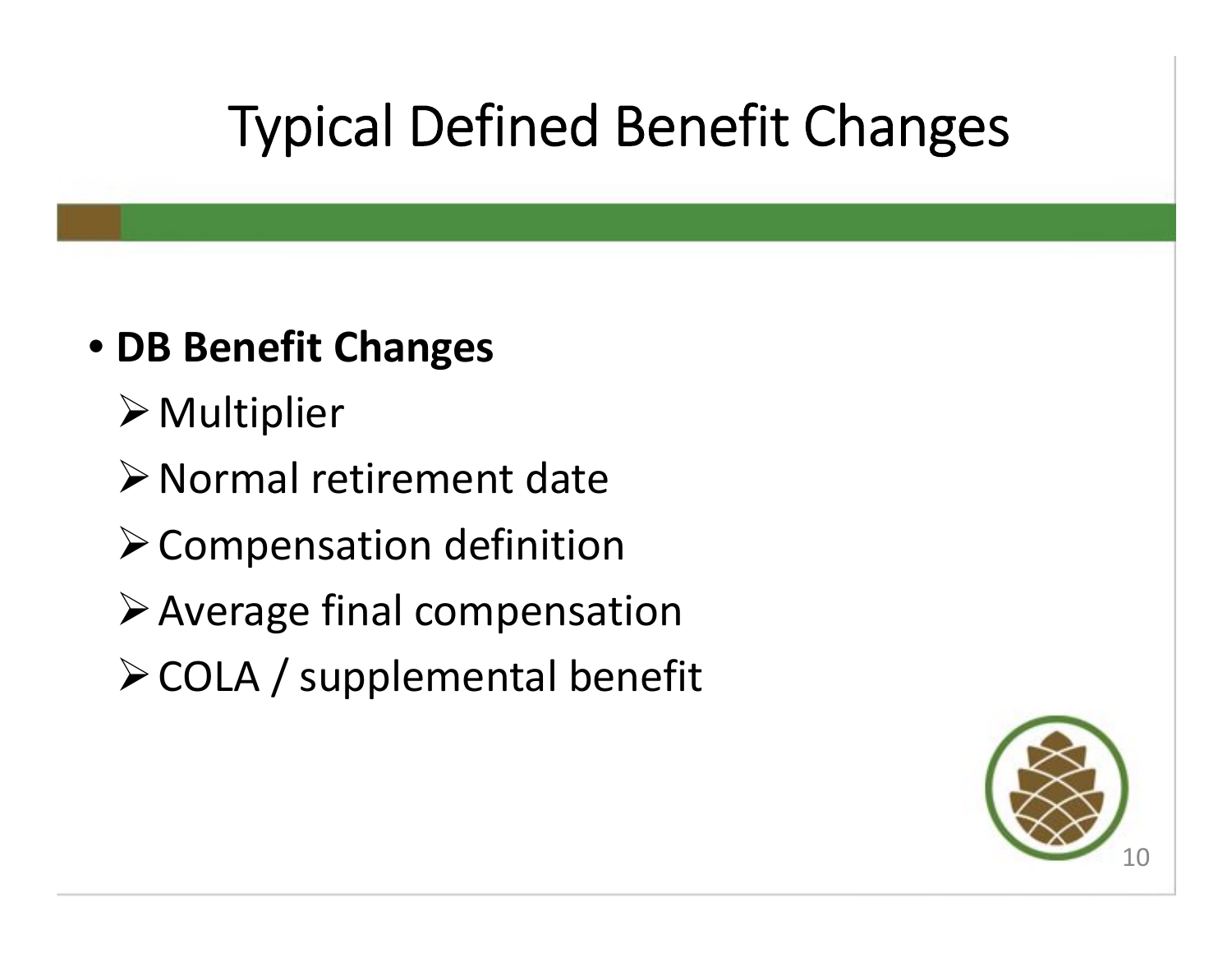### Pension Reform - Legal Guidelines

- Changes in retirement benefits and employee contributions are mandatory subjects of collective bargaining.
- Accrued pension benefits (benefits earned in the past) cannot be reduced or taken away.
- Future benefits can be reduced for current employees who have not reached retirement status.
- City/district is ultimately responsible for unfunded pension liabilities, even if current plan is closed, frozen or terminated.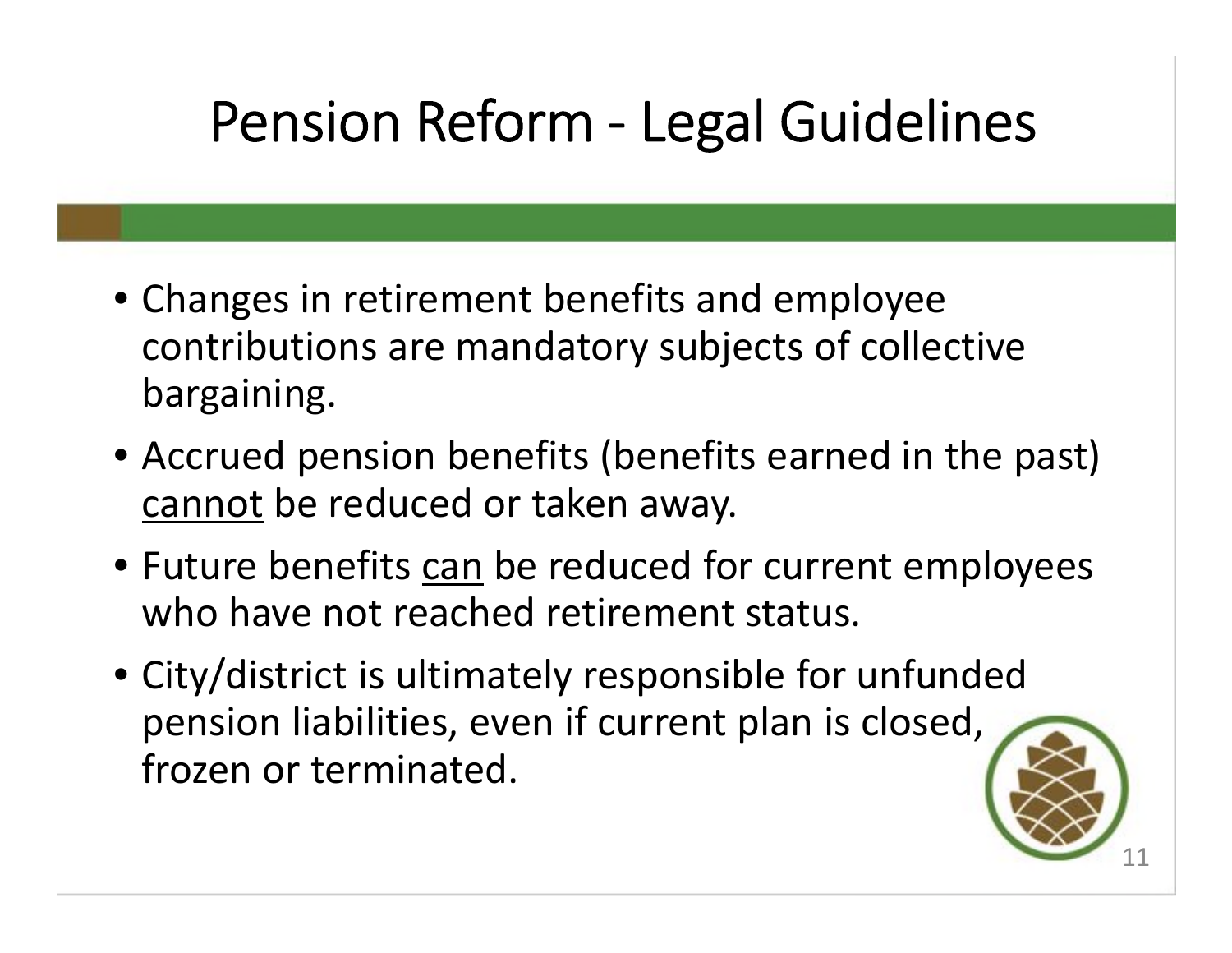### Chapters 175 & 185 Police & Fire Pension Plans

- Chapters 175 & 185, F.S. provide for a rebate of the state excise tax on property and casualty insurance premiums to cities and districts that have firefighter and police pension plans.
- **Premium taxes are paid by local taxpayers.**
- The premium tax monies must be used exclusively for fire and police pensions, and the local pension plan must comply with the requirements of Ch. 175 & 185.
- **Local governments can opt out of Ch. 175/185, but local taxpayers must still pay premium taxes.**

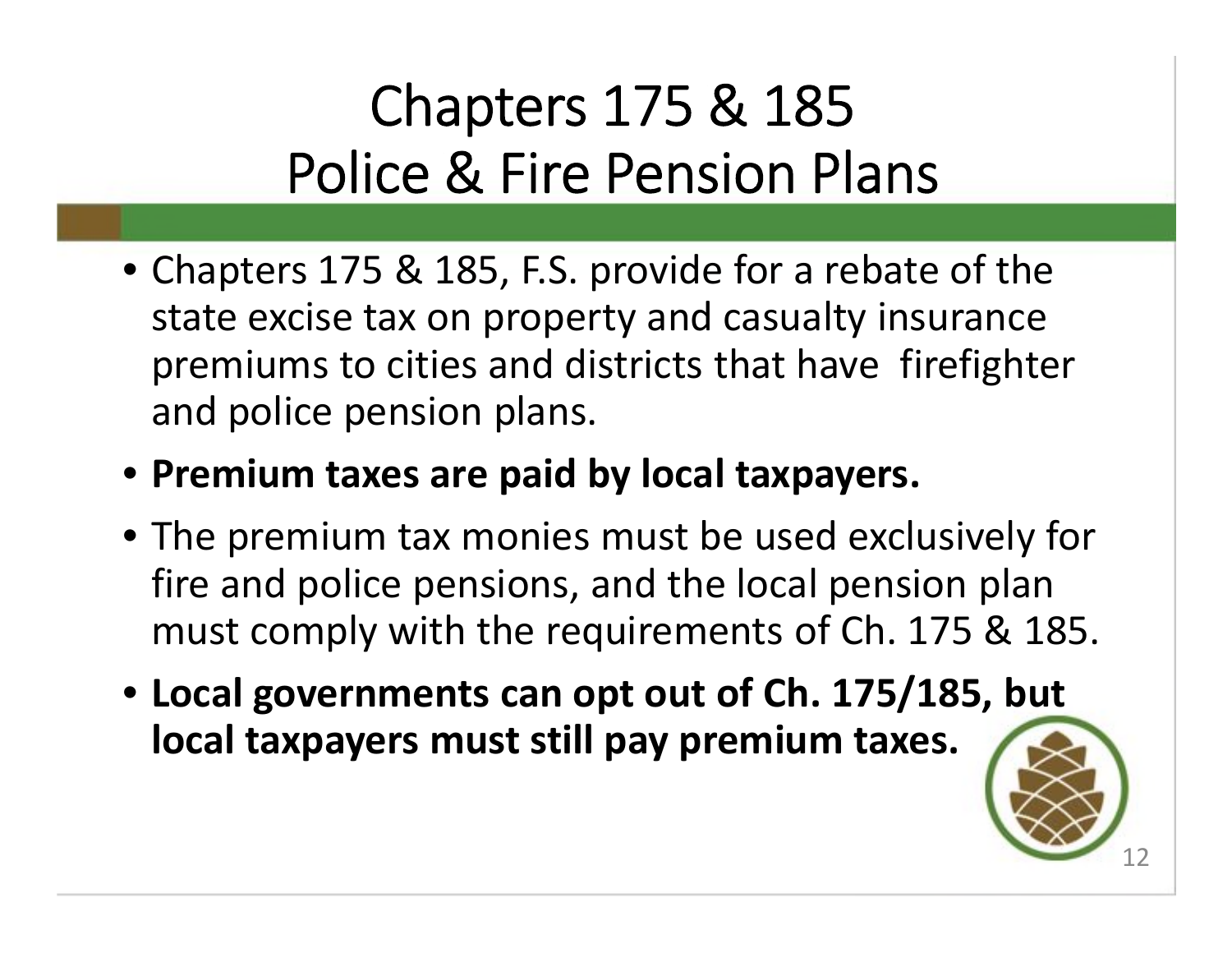#### Ch. 175 & 185: What the Law Requires

- **Plan must meet minimum benefits and standards**
	- 2.75% multiplier for all years of service
	- $\triangleright$  Normal retirement at age 55 with 10 years of service or age 52 with 25 years of service
	- $\triangleright$  Avg. final compensation = best 5 of last 10 years
	- $\geq 10$  year vesting
	- $\triangleright$  "Share Plan" required but does not have to be funded
	- **≻No COLA or DROP required**

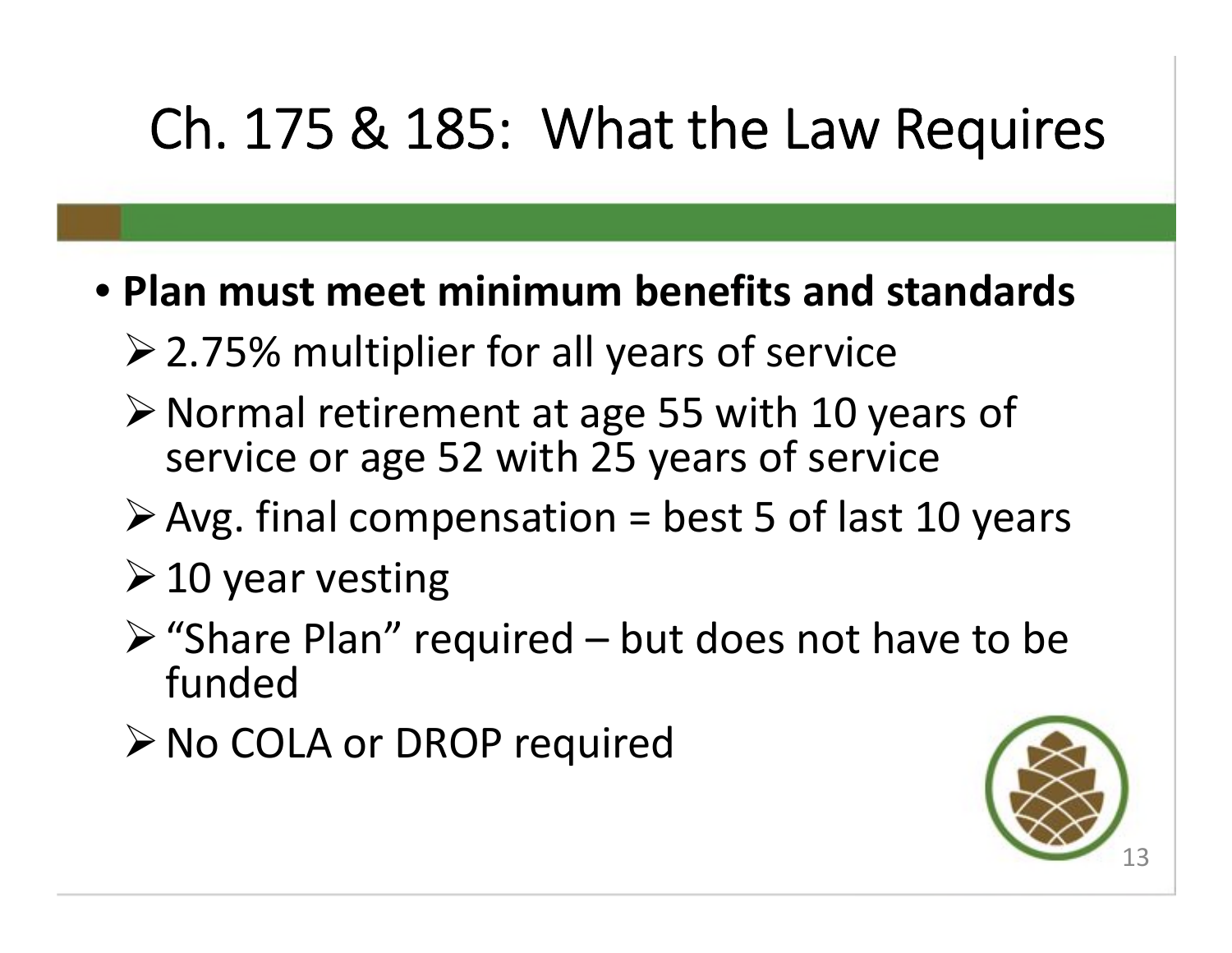### Ch. 175 & 185: "Share Plan"

- Defined contribution plan component of defined benefit plan
- Individual member accounts
- Provides "special benefits" in addition to DB benefits
- Funded by Ch. 175/185 premium tax revenues but does not have to be funded
- Who is eligible and how allocations are made determined by the parties

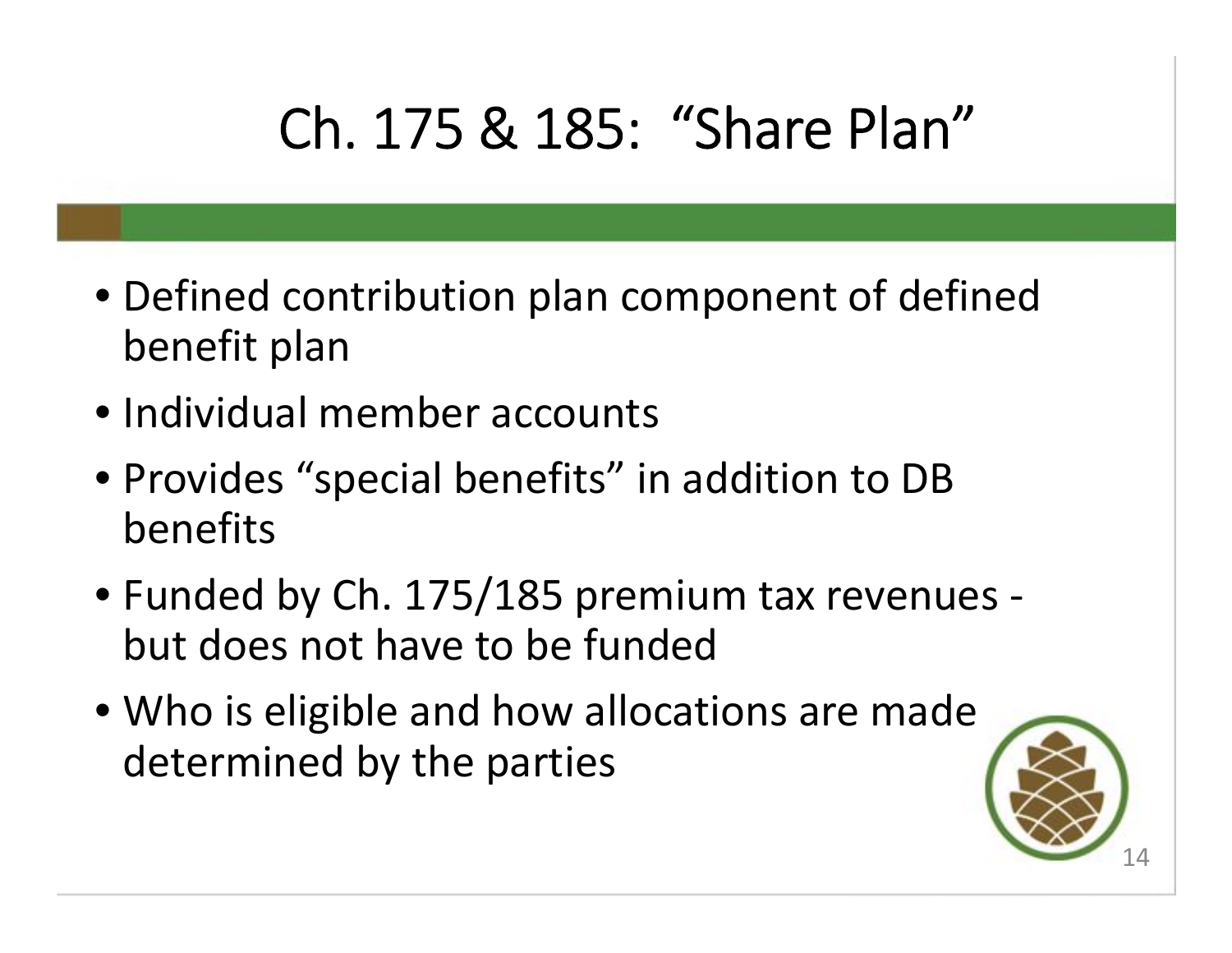### Ch. 175 & 185: Use of Premium Taxes

#### **2015 Legislation on Use of Premium Taxes**

- **Default Rules**  2012 amount (or 2002 amount if greater) of premium tax revenues used to reduce city/district contributions; amount in excess of 2012 amount split 50/50, with half used to reduce city/district contributions and half used to fund share plan. Accumulated excess premium tax revenues must be split 50/50, with half used to pay down unfunded liability and half used to fund share plan.
- **Mutual Consent** -- default rules can be modified by mutual agreement of the city/district and union, or by a majority of active plan members if there is no union.

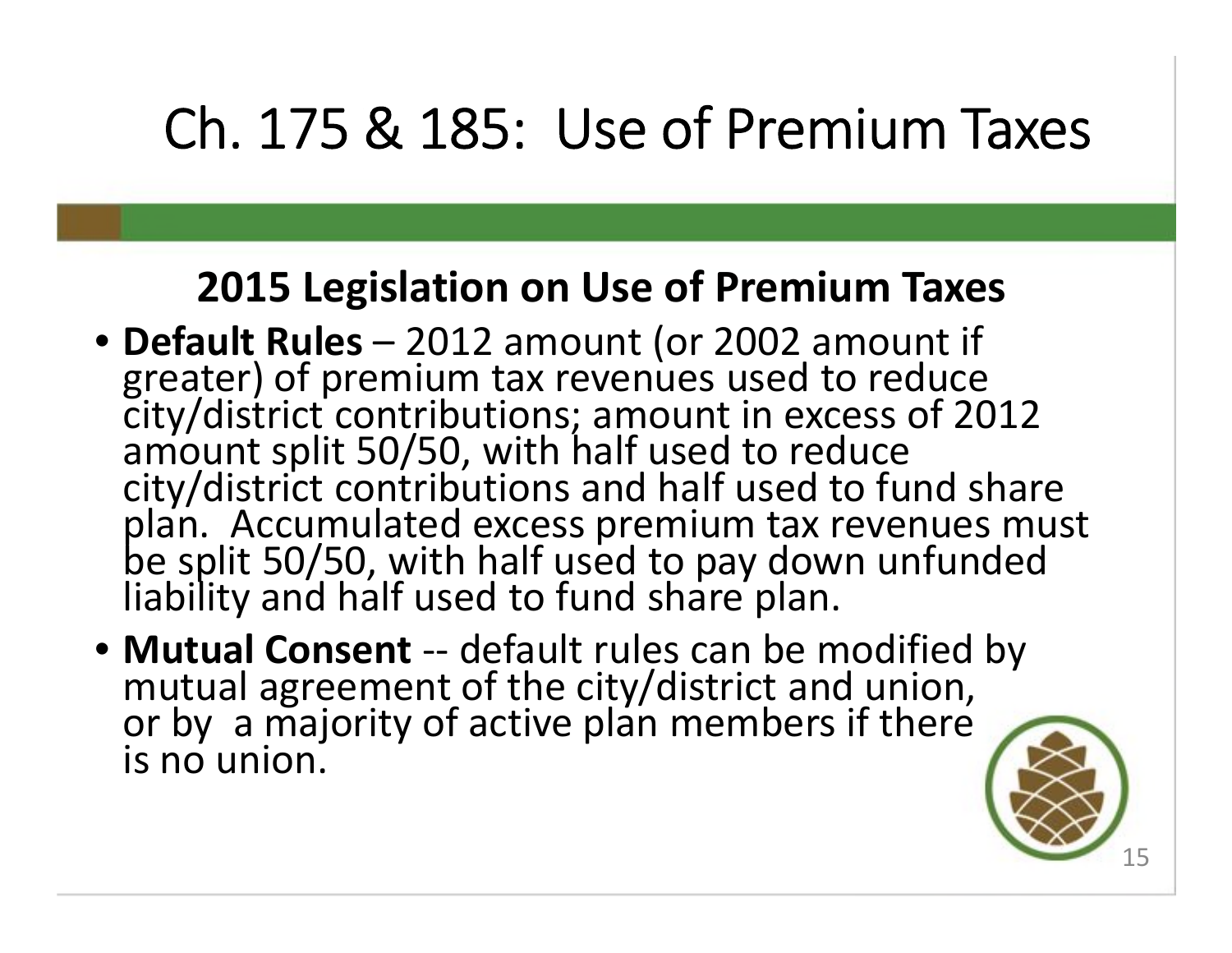#### Ch. 175 & 185: Mutual Consent

Many mutual consent agreements have been reached that provide for all Ch. 175/185 premium tax revenues to be used to reduce city/district pension contributions

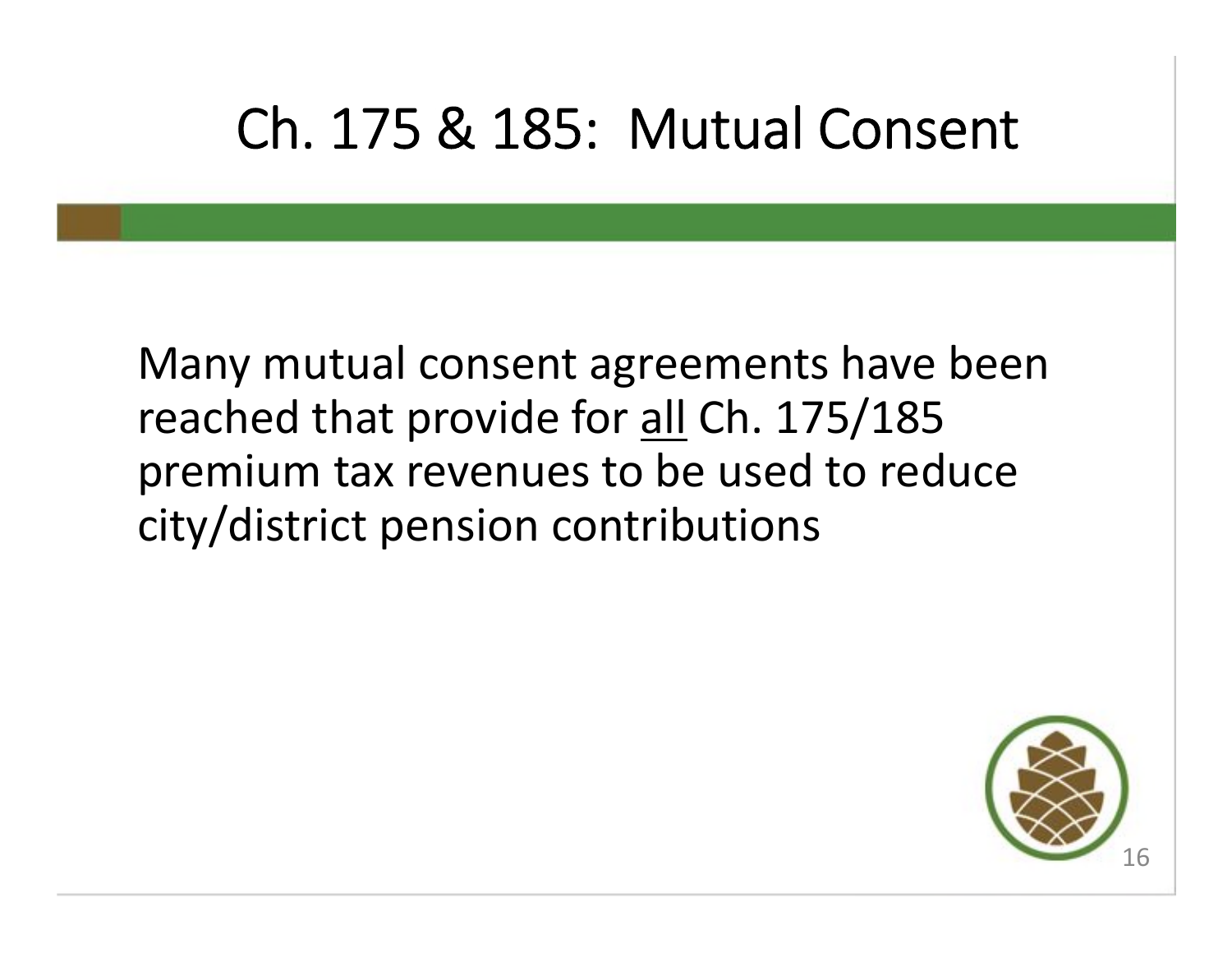### Ch. 175 & 185 Sample Mutual Consent Agreement

In accordance with section  $175.351((6) / 185.35(6)$ , F.S., a defined contribution plan component ('share plan") is hereby established as part of the defined benefit pension plan, to be funded entirely with Ch. 175/185 premium tax revenues. However, the city and union have mutually agreed that no Ch. 175/185 premium tax revenues will be allocated to the share plan at this time. The city and union have further agreed that the share plan shall not be activated until the parties mutually agree that Ch. 175/185 premium tax revenues will be allocated to the share plan. At such time as Ch. 175/185 premium tax revenues are allocated to the share plan, the parties will negotiate the details of the share plan.

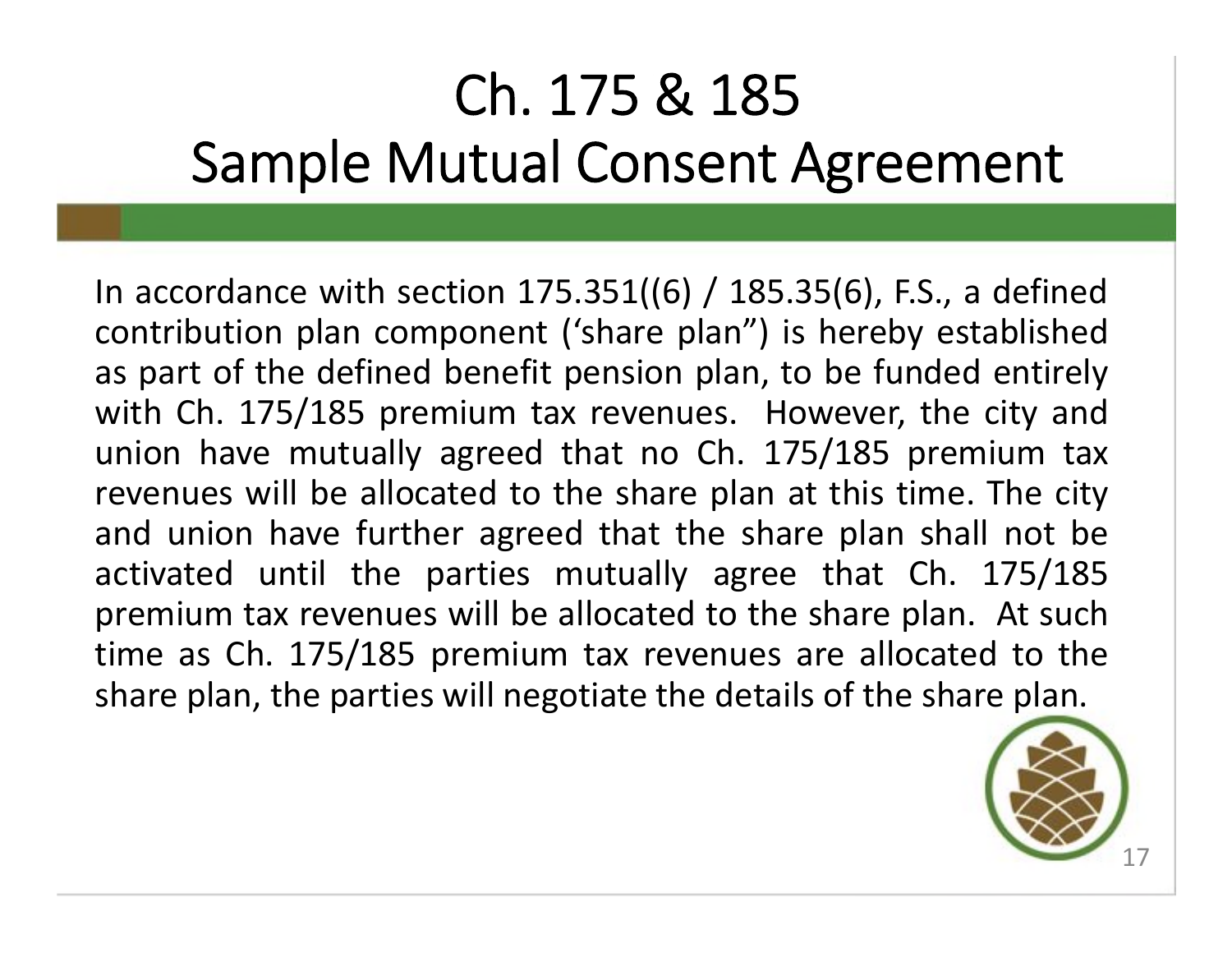### Ch. 175 & 185: Special Rules

- Benefits below minimum benefits on  $10/1/12$  may be maintained as long as no other benefits are reduced
- Existing arrangement for use of premium tax revenues in special act plan or in supplemental plan municipality as of 7/1/15 – must be maintained until different arrangement is made by mutual consent
- Multiplier less than 2.75% on 7/1/15 may be maintained as long as all other benefits meet Ch. 175/185 minimums
- Plans that relied on "Naples Letter" between 8/14/12 and 3/3/15 may keep current benefits until a new agreement is reached or 10/1/18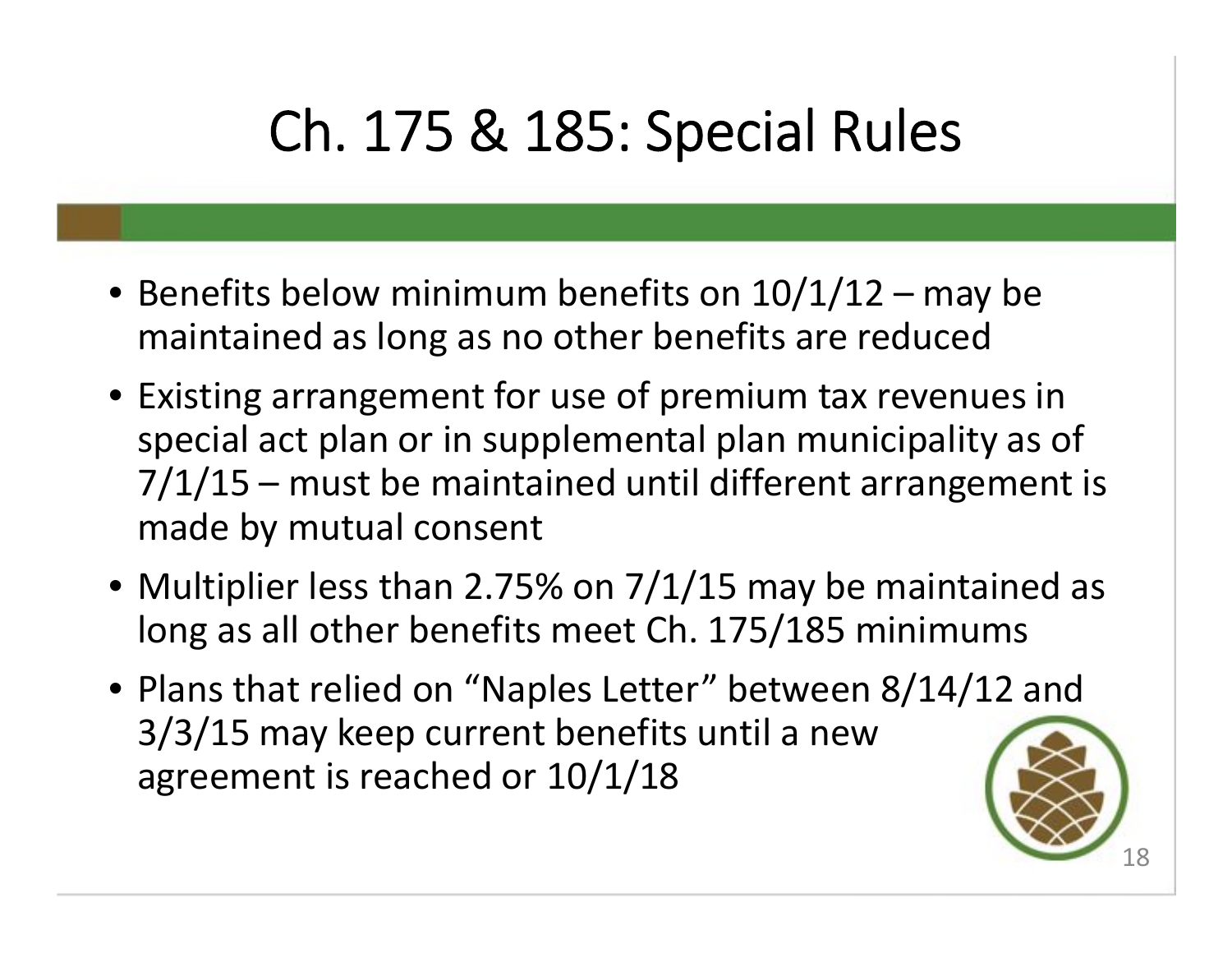### Ch. 175 & 185 Plans Created After 3/1/15

- All premium tax revenues split 50/50:
	- $\geq$  50% to fund defined benefit plan
	- $\geq$  50% to fund share plan
- Can be modified by mutual agreement

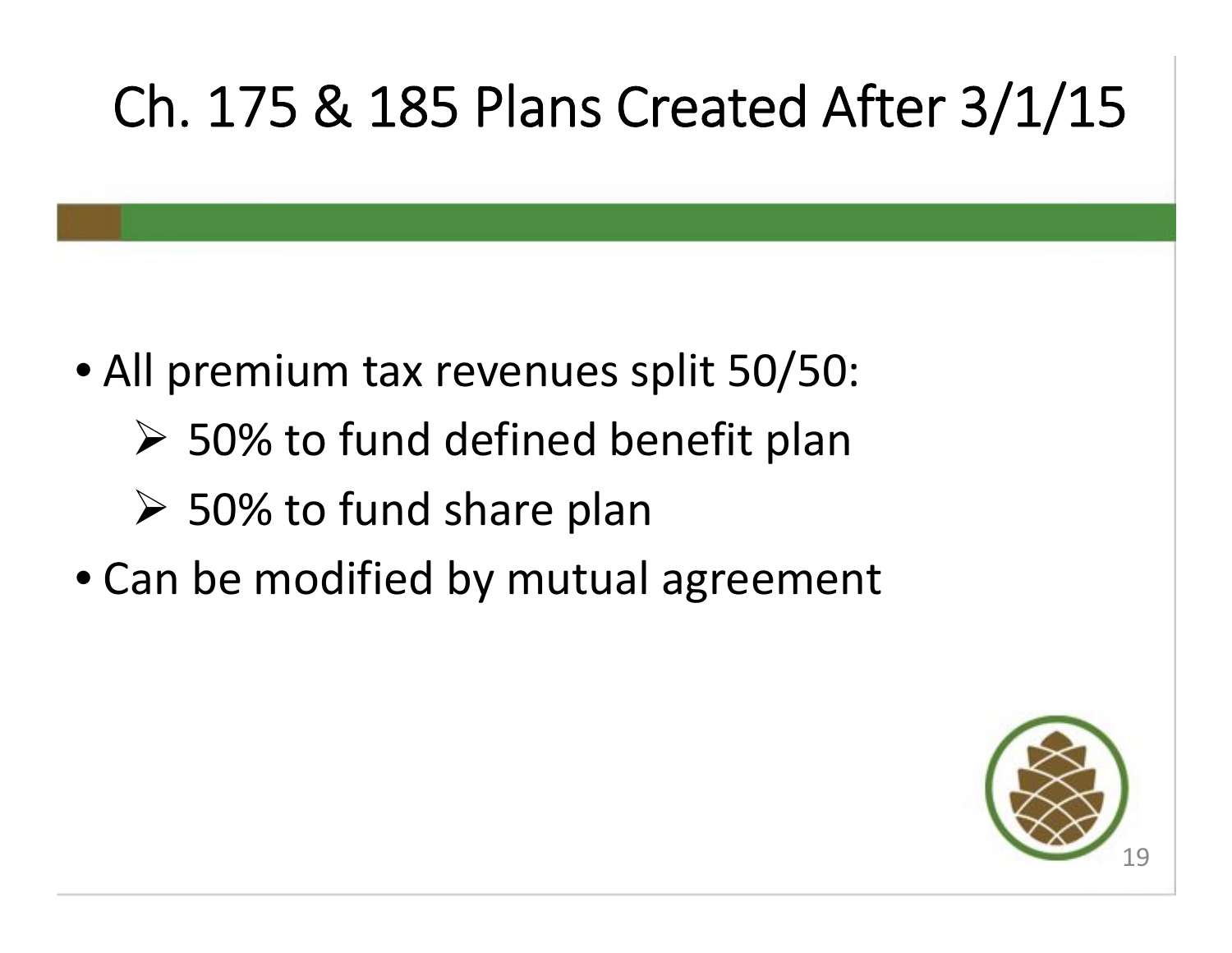#### Ch. 175 & 185: Pension Benefit Reductions

Pension benefits in excess of the Ch. 175 & 185 minimum benefits may be reduced, as long as:

- The plan continues to meet the Ch. 175 & 185 minimum benefits and standards – including the 2.75% multiplier.
- The amount of premium tax revenues previously used to fund the benefits in excess of the Ch. 175 & 185 minimum benefits before the reduction must be split 50/50, with 50% used to reduce city/district pension contributions and 50% used to fund share plan benefits.
- Share plan benefits in effect as of 9/30/14 are not reduced (share plan funding may not be reduced below the amount distributed to the share plan for the 2012 calendar year).

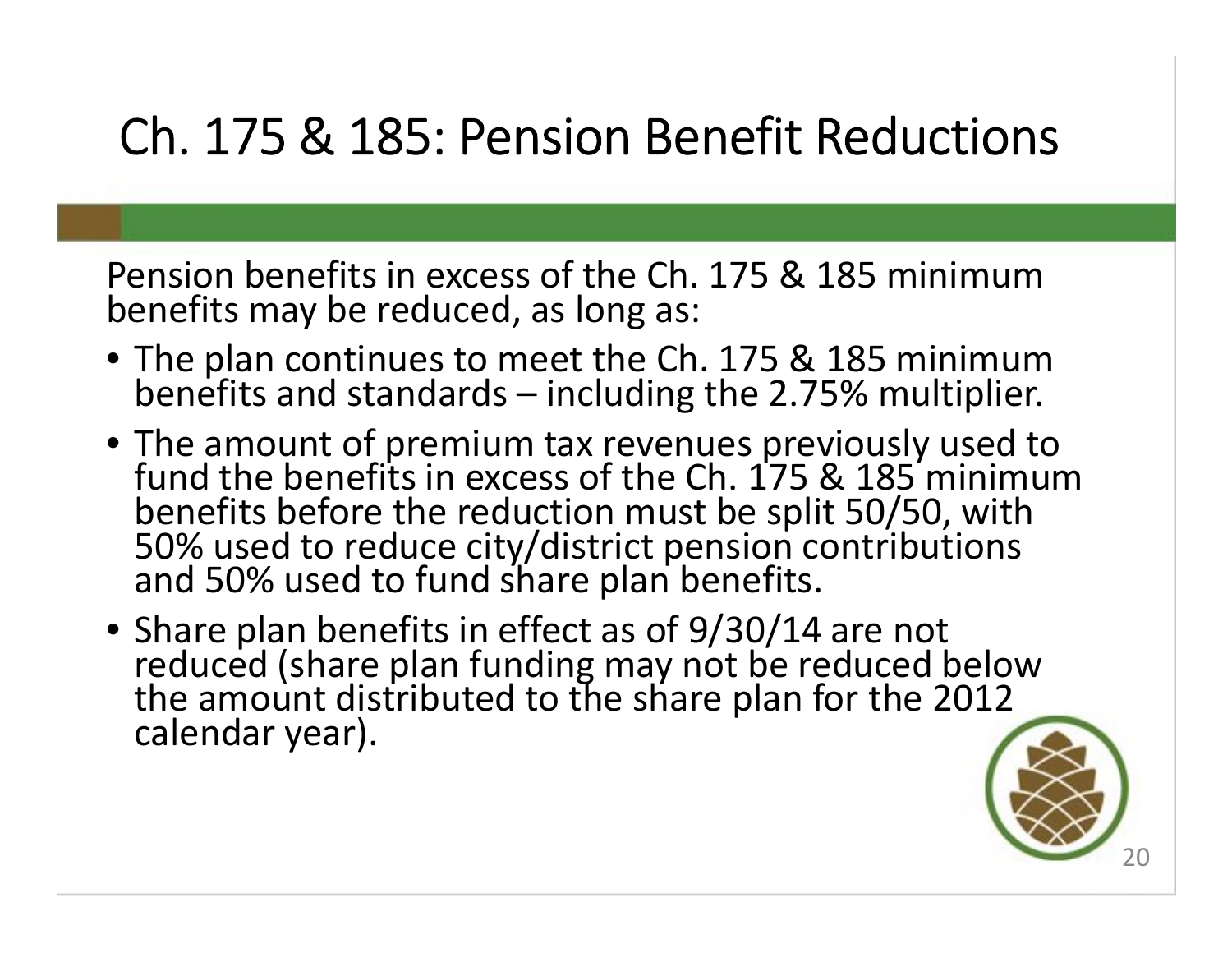#### Florida Retirement System Facts

As of July 1, 2017, FRS had:

- \$150.6 billion in assets
- \$178.6 billion in liabilities
- Funded Ratio = 84.3%
- 518,622 active members
- 402,791 retirees and beneficiaries
- More than 1,000 participating agencies, including more than 100 cities
- Investment return assumption = 7.5%

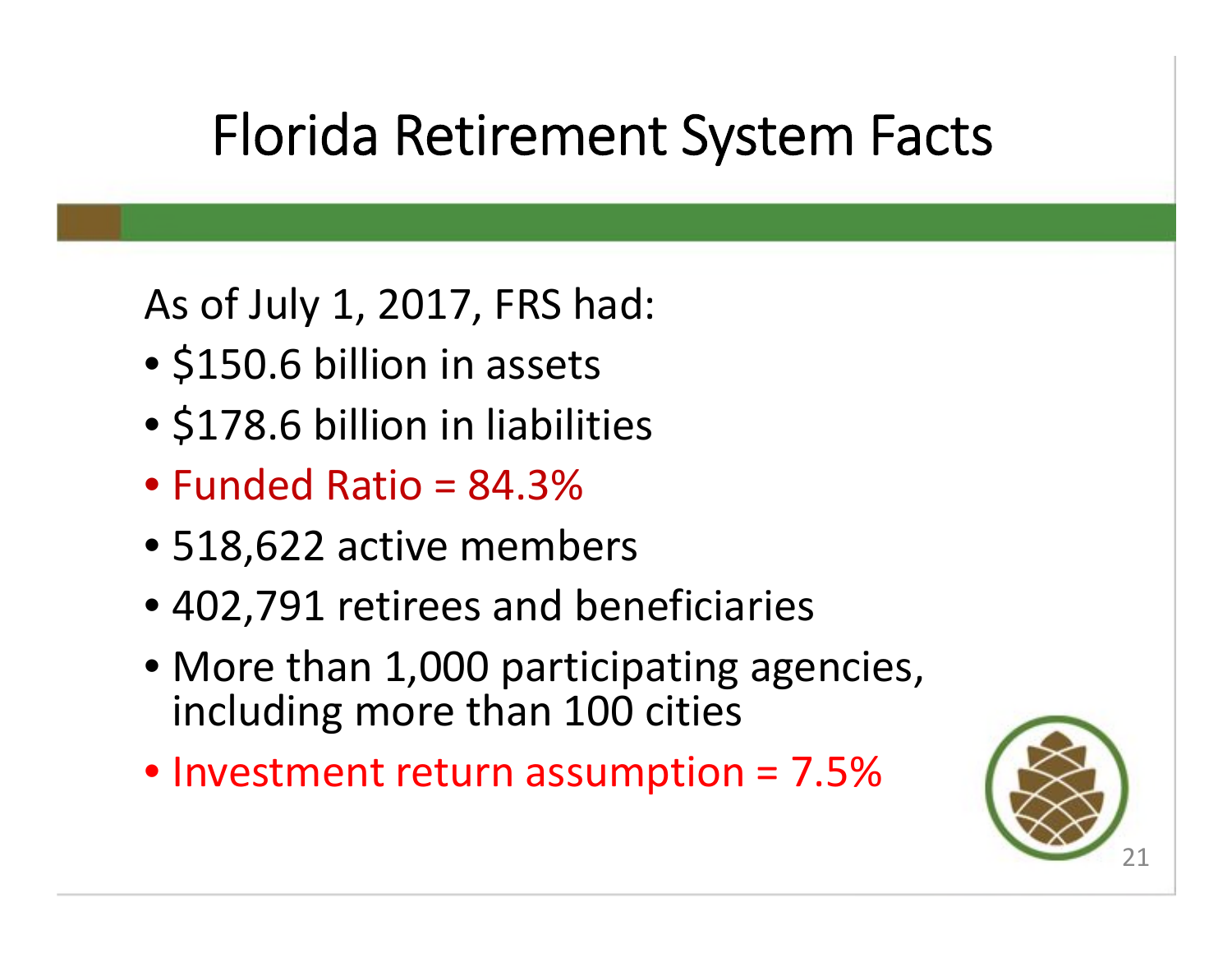#### FRS Employer Contribution Rates

| <b>FRS Membership Class</b>                                                                                                                              | <b>Current Rates</b><br><b>Effective</b><br><b>July 1, 2017</b> |                    |                  | <b>New Rates Effective</b><br><b>July 1, 2018</b> |                    |                  |
|----------------------------------------------------------------------------------------------------------------------------------------------------------|-----------------------------------------------------------------|--------------------|------------------|---------------------------------------------------|--------------------|------------------|
|                                                                                                                                                          | Normal<br>Cost                                                  | <b>UAL</b><br>Rate | Total            | Normal<br>Cost                                    | <b>UAL</b><br>Rate | Total            |
| <b>Regular Class</b>                                                                                                                                     | 2.90%                                                           | 3.30%              | 6.20%            | 3.04%                                             | 3.50%              | 6.54%            |
| <b>Special Risk Class</b>                                                                                                                                | 11.86%                                                          | 9.69%              | 21.55%           | 12.18%                                            | 10.60%             | 22.78%           |
| <b>Special Risk</b><br><b>Administrative Support Class</b>                                                                                               | 3.83%                                                           | 29.08%             | 32.91%           | 3.64%                                             | 29.62%             | 33.26%           |
| <b>Elected Officer's Class</b><br>Legislators, Governor, Lt.<br><b>Governor, Cabinet Officers,</b><br><b>State Attorneys, Public</b><br><b>Defenders</b> | 6.45%                                                           | 42.69%             | 49.14%           | 6.65%                                             | 48.38%             | 55.03%           |
| <b>Justices and Judges</b><br>$\bullet$<br><b>Local Officers</b><br>$\bullet$                                                                            | 11.67%<br>8.54%                                                 | 26.25%<br>35.24%   | 37.92%<br>43.78% | 12.00%<br>8.50%                                   | 27.05%<br>38.48%   | 39.05%<br>46.98% |
| <b>Senior Management Service Class</b>                                                                                                                   | 4.29%                                                           | 16.70%             | 20.99%           | 4.45%                                             | 17.89%             | 22.34%           |
| <b>Deferred</b><br><b>Retirement</b><br><b>Option</b><br><b>Program</b>                                                                                  | 4.17%                                                           | 7.43%              | 11.60%           | 4.41%                                             | 7.96%              | 12.37%           |

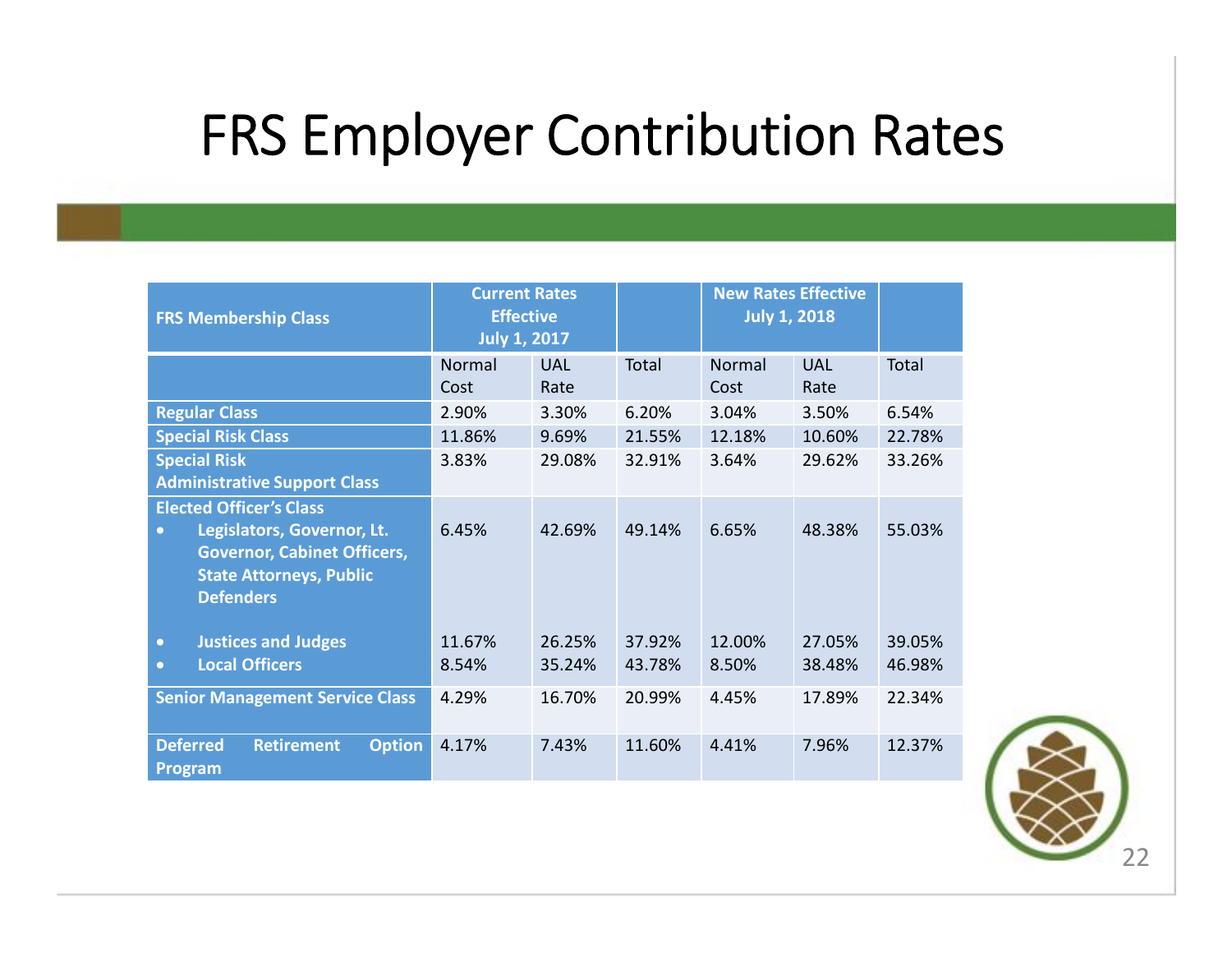#### Option: Close Local Plan and Join FRS (Current Employees Can Stay in City Plan or Join FRS)

#### **Advantages**

- Reduced cost over time
- Competitive FRS benefits
- Can continue receiving premium tax revenues
- Portability easier to attract employees from other FRS agencies
- Gets local government out of pension business (eventually)

#### **Disadvantages**

- No immediate savings -- may take years to achieve savings because unfunded liability of local plan must still be paid off.
- Portability easier for employees to move to another FRS employer and take their pension with them
- State legislature sets benefits and contributions
- **Joining FRS is** irrevocable

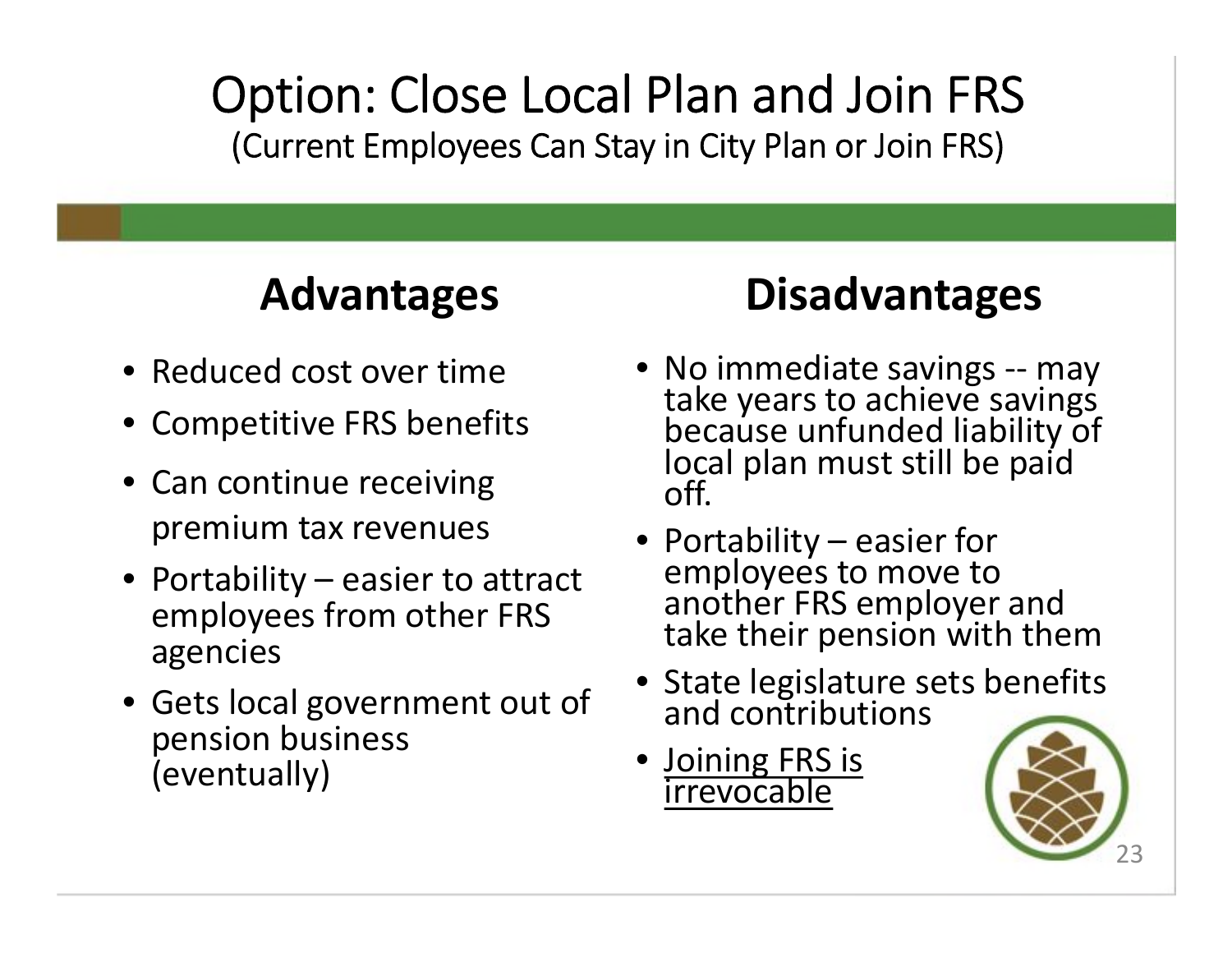### Joining FRS – Cost or Savings?

- Additional cost or savings depends on how many current employees elect to join FRS.
- The more employees who join FRS, the greater the savings for the city/district.
- Short Term: joining FRS will likely mean increased contributions for a period of years, until unfunded liability of local pension plan is paid off.
- Long Term: significant savings are possible but actuarial study required.

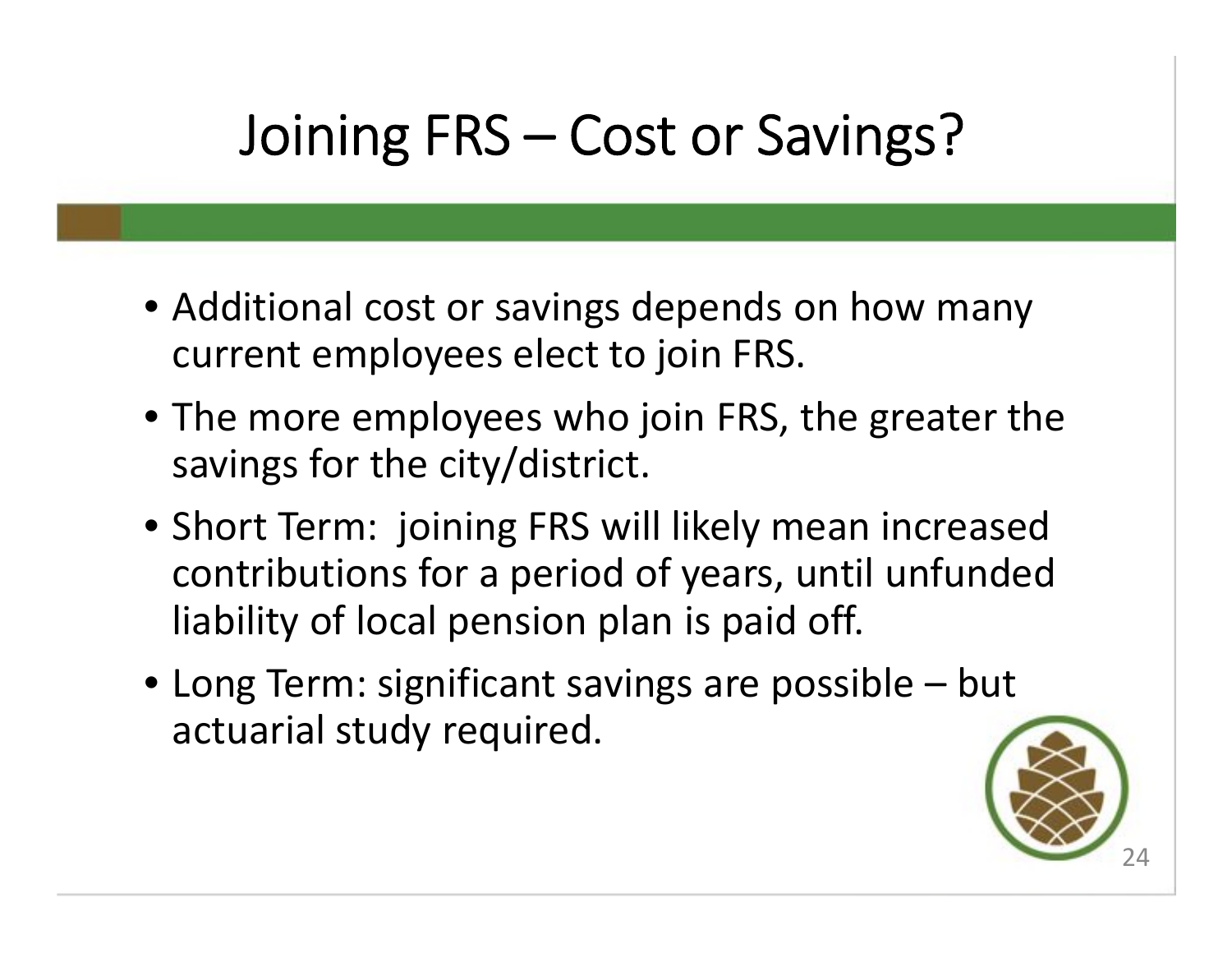### Steps for Joining FRS

- **1) Collective Bargaining** –agreement to allow city/district to join FRS and give current members the option to join FRS.
- **2) First Ballot** majority of current employees must vote to allow City to join FRS.
- **3) Second Ballot** members individually elect to join FRS or stay in local plan.
- **4) Paperwork:**
	- Adopt ordinance amending local pension plan
	- Adopt FRS resolution
	- Sign agreement with state